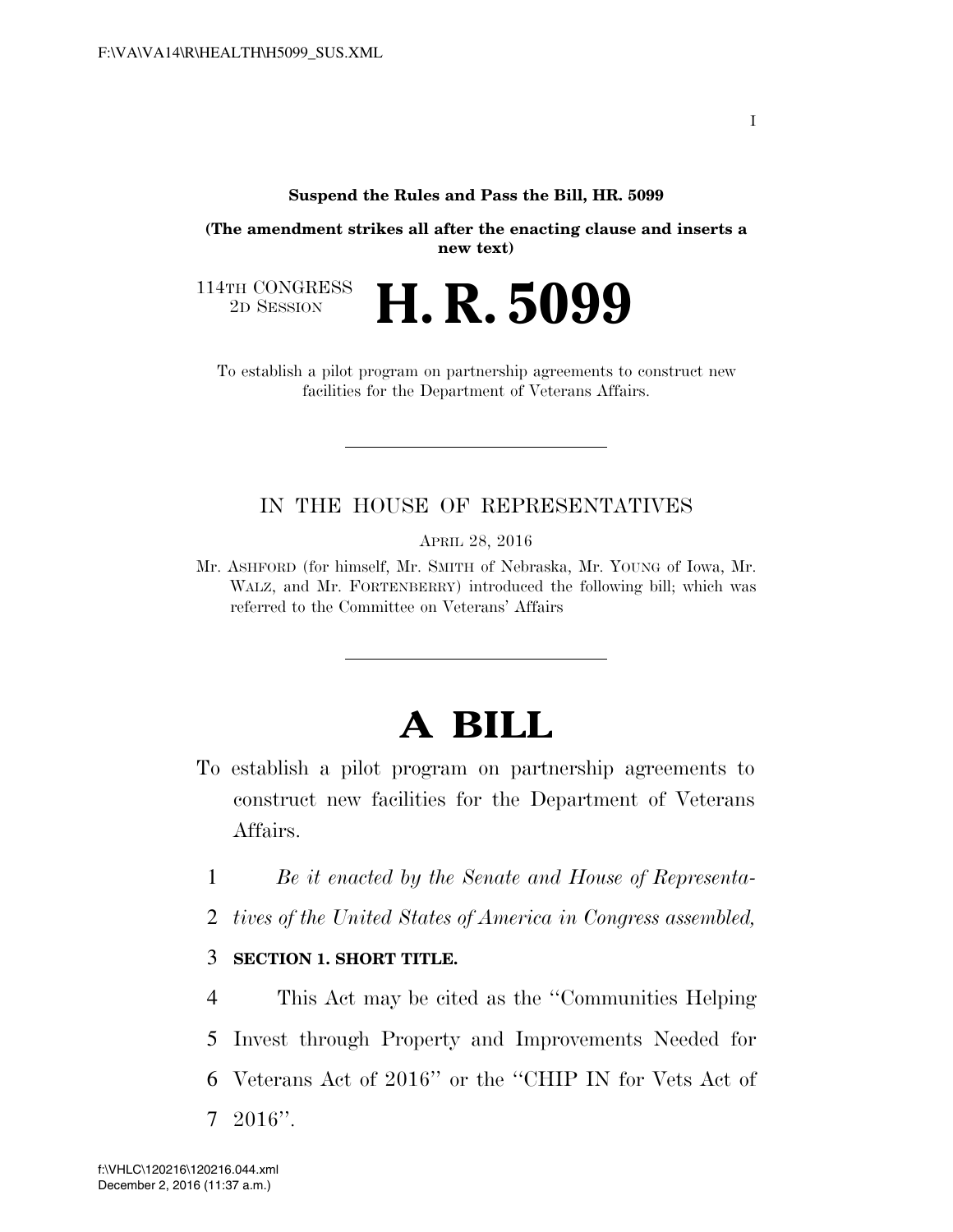| 1              | SEC. 2. PILOT PROGRAM ON ACCEPTANCE BY THE DEPART-  |
|----------------|-----------------------------------------------------|
| $\overline{2}$ | MENT OF VETERANS AFFAIRS OF DONATED                 |
| 3              | FACILITIES AND RELATED IMPROVEMENTS.                |
| $\overline{4}$ | (a) PILOT PROGRAM AUTHORIZED.                       |
| 5              | (1) IN GENERAL.—Notwithstanding sections            |
| 6              | 8103 and 8104 of title 38, United States Code, the  |
| 7              | Secretary of Veterans Affairs may carry out a pilot |
| 8              | program under which the Secretary may accept do-    |
| 9              | nations of the following property from entities de- |
| 10             | scribed in paragraph $(2)$ :                        |
| 11             | (A) Real property (including structures             |
| 12             | and equipment associated therewith)—                |
| 13             | (i) that includes a constructed facility;           |
| 14             | <b>or</b>                                           |
| 15             | (ii) to be used as the site of a facility           |
| 16             | constructed by the entity.                          |
| 17             | (B) A facility to be constructed by the en-         |
| 18             | tity on real property of the Department of Vet-     |
| 19             | erans Affairs.                                      |
| 20             | (2) ENTITIES DESCRIBED.—Entities described          |
| 21             | in this paragraph are the following:                |
| 22             | (A) A State or local authority.                     |
| 23             | (B) An organization that is described in            |
| 24             | section $501(c)(3)$ of the Internal Revenue Code    |
| 25             | of 1986 and is exempt from taxation under sec-      |
| 26             | tion $501(a)$ of such Code.                         |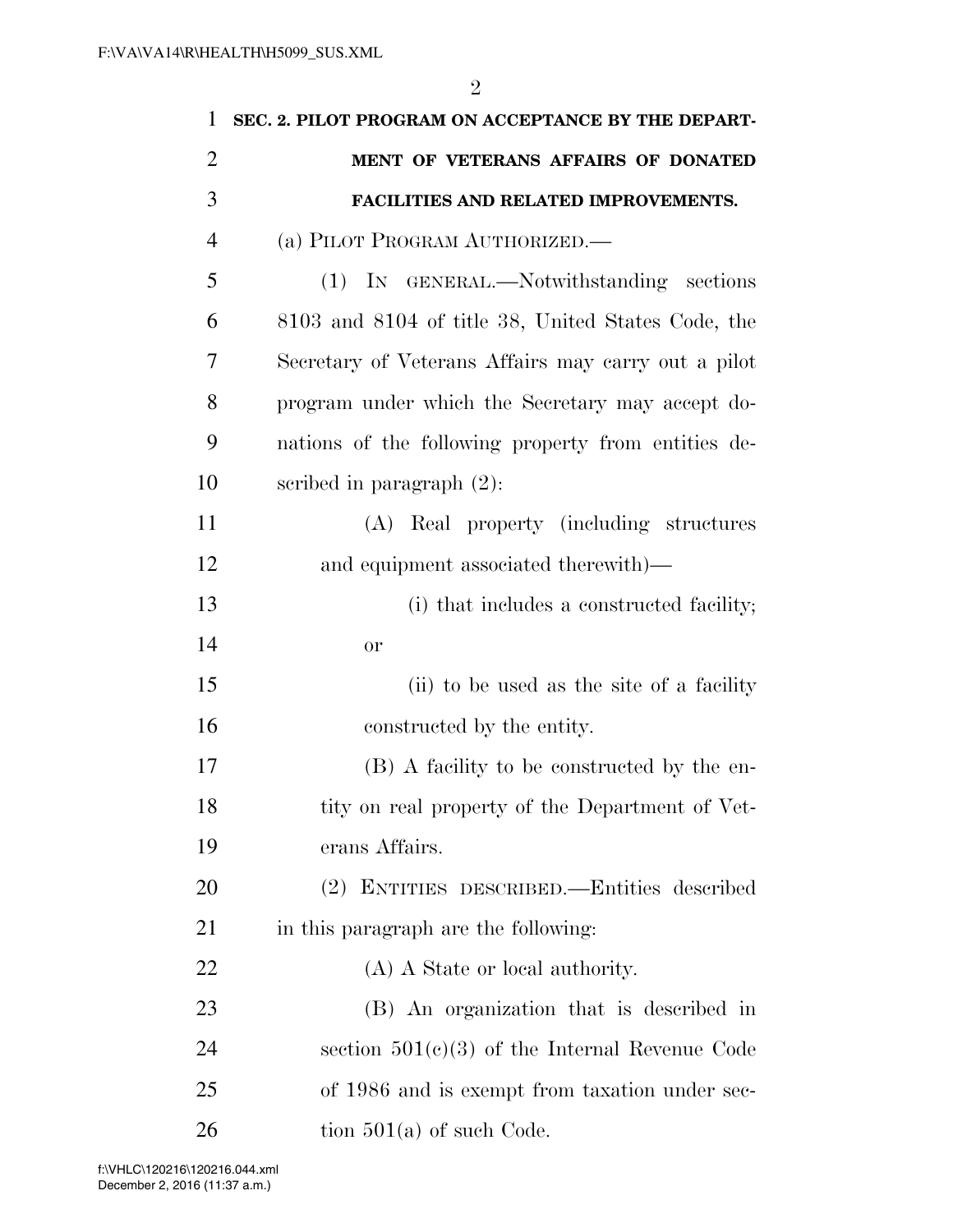| $\mathbf{1}$   | (C) A limited liability corporation.                        |
|----------------|-------------------------------------------------------------|
| $\overline{2}$ | (D) A private entity.                                       |
| 3              | $(E)$ A donor or donor group.                               |
| $\overline{4}$ | (F) Any other non-Federal Government                        |
| 5              | entity.                                                     |
| 6              | (3) LIMITATION.—The Secretary may accept                    |
| 7              | not more than five donations of real property and           |
| 8              | facility improvements under the pilot program and           |
| 9              | as described in this section.                               |
| 10             | (b) CONDITIONS FOR ACCEPTANCE OF PROPERTY.-                 |
| 11             | The Secretary may accept the donation of a property de-     |
| 12             | scribed in subsection $(a)(1)$ under the pilot program only |
|                | 13 if $-$                                                   |
| 14             | $(1)$ the property is —                                     |
| 15             | $(A)$ a property with respect to which funds                |
| 16             | have been appropriated for a Department facil-              |
| 17             | ity project; or                                             |
| 18             |                                                             |
|                | (B) a property identified as—                               |
| 19             | (i) meeting a need of the Department                        |
| 20             | as part of the long-range capital planning                  |
| 21             | process of the Department; and                              |
| 22             | (ii) the location for a Department fa-                      |
| 23             | cility project that is included on the Stra-                |
| 24             | tegic Capital Investment Planning process                   |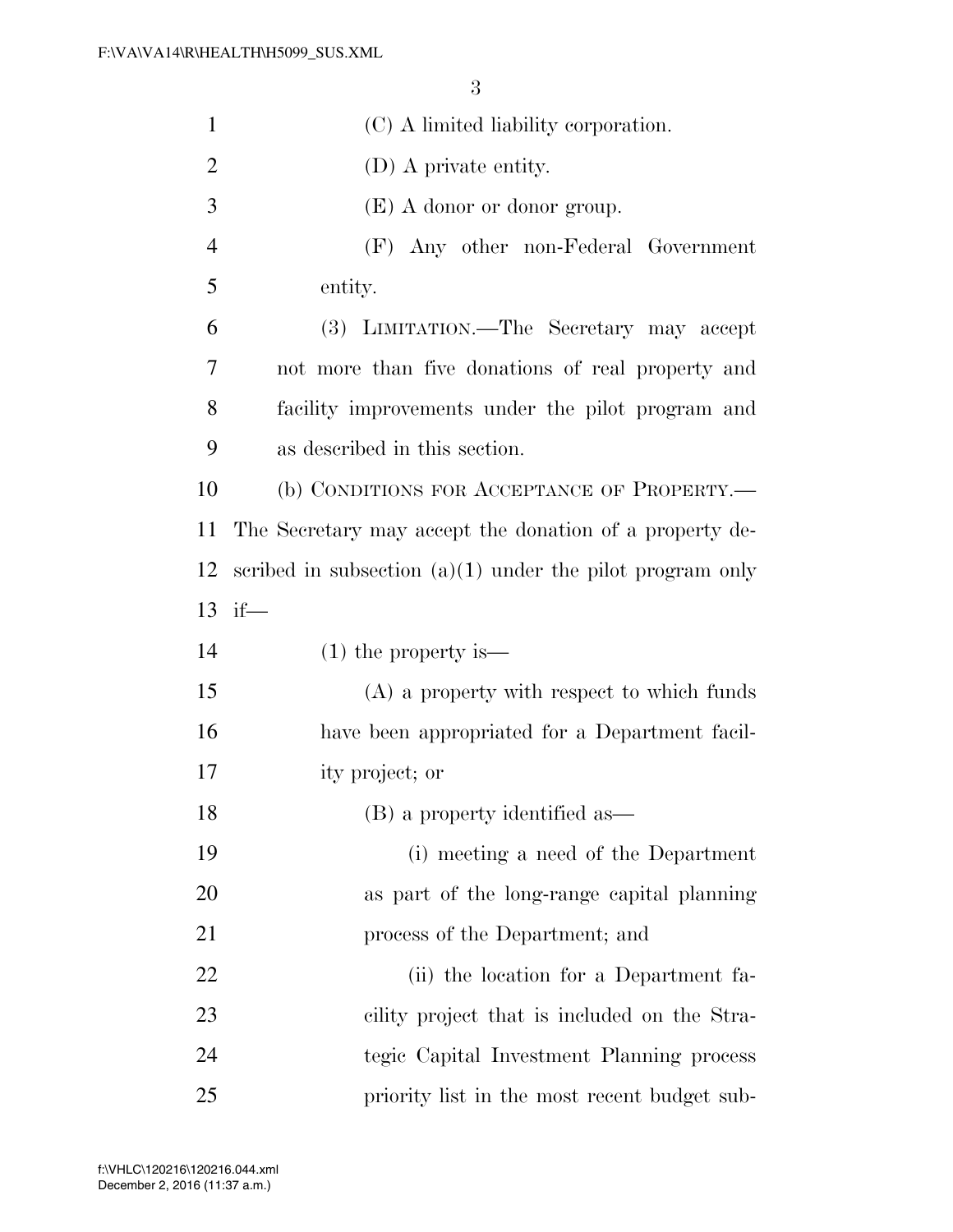| $\mathbf{1}$   | mitted to Congress by the President pursu-            |
|----------------|-------------------------------------------------------|
| 2              | ant to section $1105(a)$ of title 31, United          |
| 3              | States Code; and                                      |
| $\overline{4}$ | $(2)$ an entity described in subsection $(a)(2)$ has  |
| 5              | entered into or is willing to enter into a formal     |
| 6              | agreement with the Secretary in accordance with       |
| $\overline{7}$ | subsection (c) under which the entity agrees to inde- |
| 8              | pendently donate the real property, improvements,     |
| 9              | goods, or services, for the Department facility       |

 project in an amount acceptable to the Secretary and at no additional cost to the Federal Govern-ment.

 (c) REQUIREMENT TO ENTER INTO AN AGREE-MENT.—

 (1) IN GENERAL.—The Secretary may accept real property and improvements donated under the pilot program by an entity described in subsection (a)(2) only if the entity enters into a formal agree-ment with the Secretary that provides for—

 (A) the donation of real property and im- provements (including structures and equip- ment associated therewith) that includes a con-structed facility; or

 (B) the construction by the entity of a fa-cility on—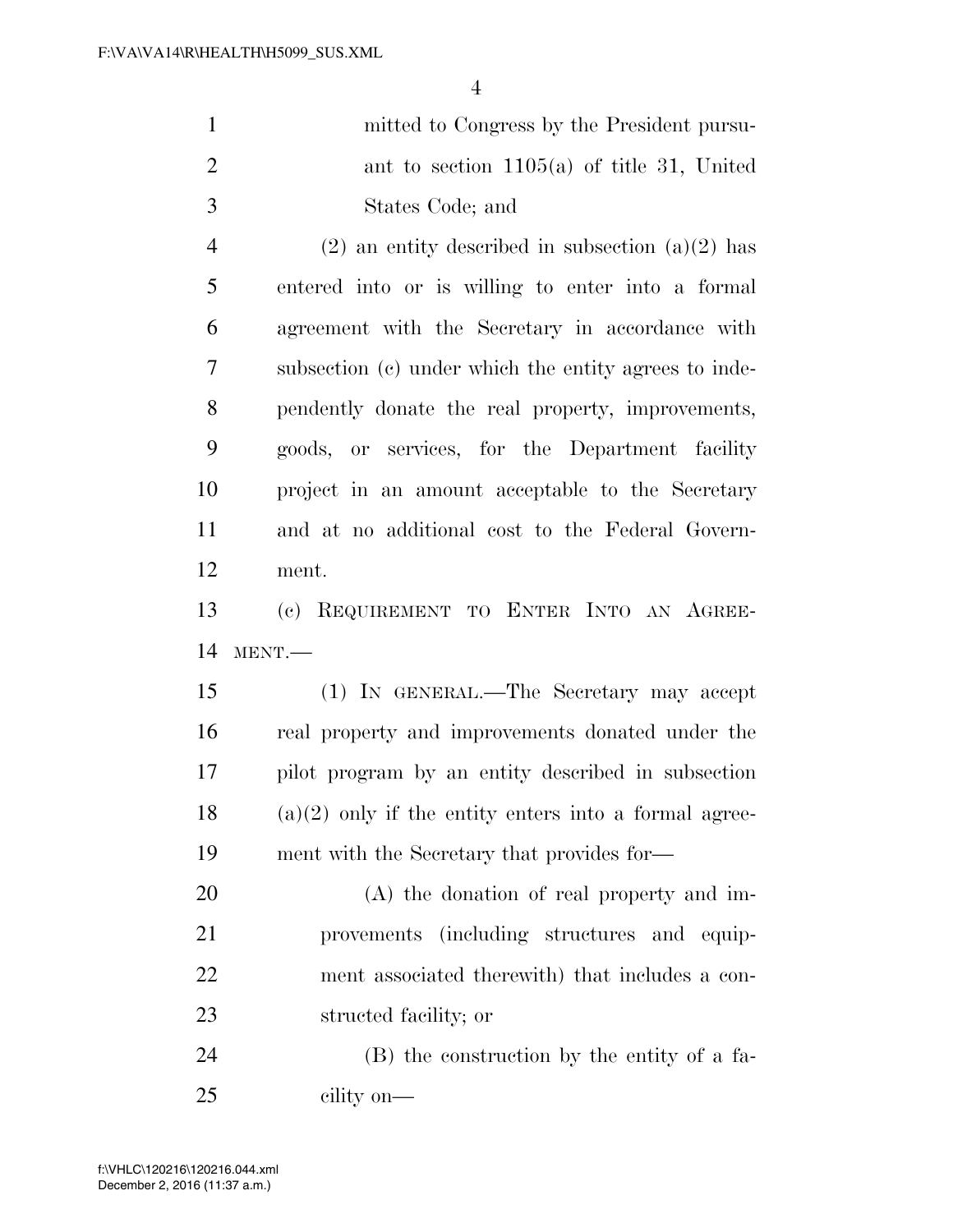| $\mathbf{1}$   | (i) real property and improvements of                 |
|----------------|-------------------------------------------------------|
| $\overline{2}$ | the Department of Veterans Affairs; or                |
| 3              | (ii) real property and improvements                   |
| $\overline{4}$ | donated to the Department by the entity.              |
| 5              | (2) CONTENT OF FORMAL AGREEMENTS.—With                |
| 6              | respect to an entity described in subsection $(a)(2)$ |
| $\overline{7}$ | that seeks to enter into a formal agreement under     |
| 8              | paragraph (1) of this subsection that includes the    |
| 9              | construction by the entity of a facility, the formal  |
| 10             | agreement shall provide for the following:            |
| 11             | (A) The entity shall conduct all necessary            |
| 12             | environmental and historic preservation due           |
| 13             | diligence, shall comply with all local zoning re-     |
| 14             | quirements (except for studies and consulta-          |
| 15             | tions required of the Department under Federal        |
| 16             | law), and shall obtain all permits required in        |
| 17             | connection with the construction of the facility.     |
| 18             | (B) The entity shall use construction                 |
| 19             | standards required of the Department when de-         |
| 20             | signing, repairing, altering, or building the fa-     |
| 21             | cility, except to the extent the Secretary deter-     |
| 22             | mines otherwise, as permitted by applicable law.      |
| 23             | (C) The entity shall provide the real prop-           |
| 24             | erty, improvements, goods, or services in a           |
| 25             | manner described in subsection $(b)(2)$ sufficient    |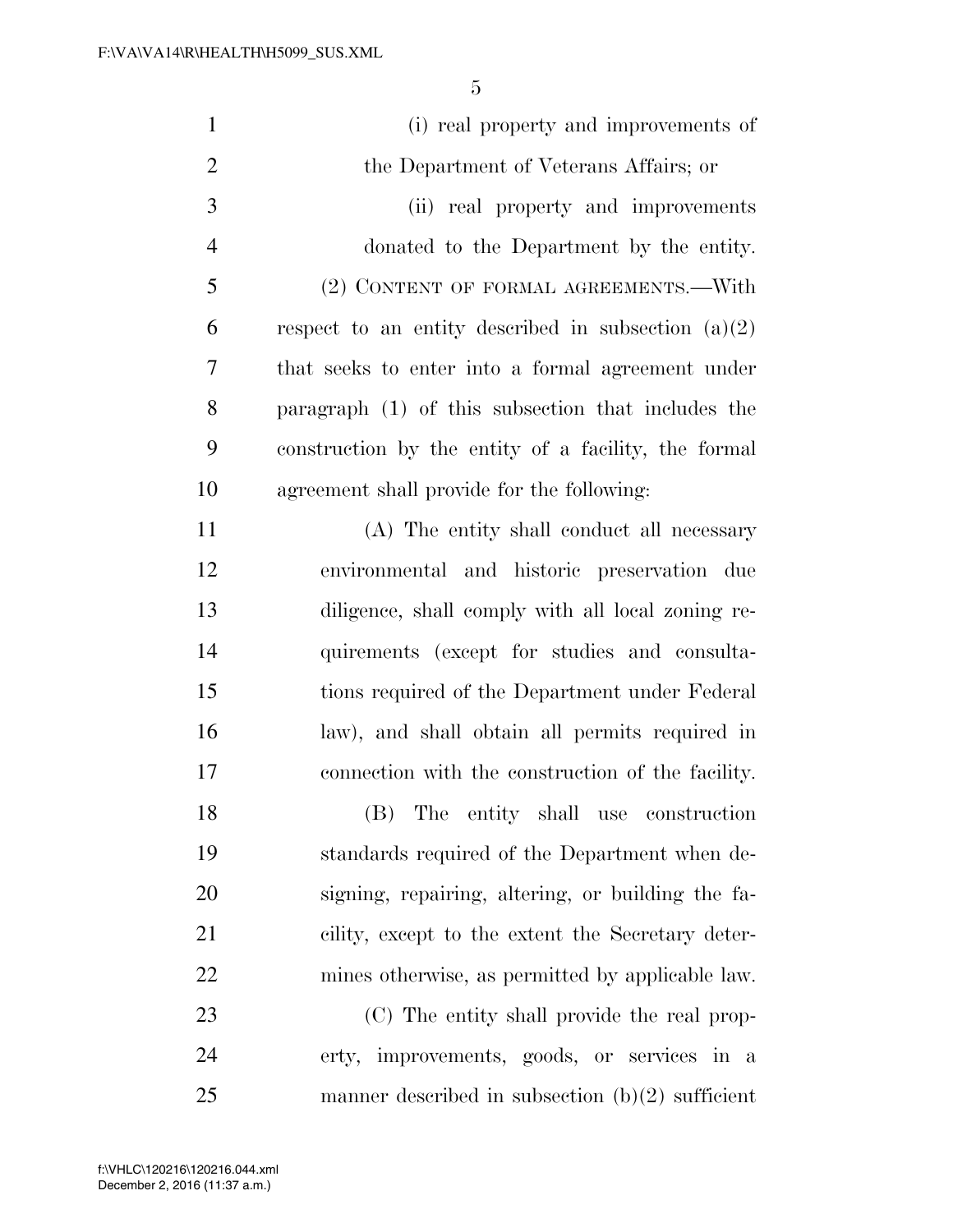to complete the construction of the facility, at no additional cost to the Federal Government. (d) NO PAYMENT OF RENT OR USAGE FEES.—The Secretary may not pay rent, usage fees, or any other 5 amounts to an entity described in subsection  $(a)(2)$  or any other entity for the use or occupancy of real property or improvements donated under this section.

(e) FUNDING.—

(1) FROM DEPARTMENT.—

 (A) IN GENERAL.—The Secretary may not provide funds to help the entity finance, design, or construct a facility in connection with real property and improvements donated under the pilot program by an entity described in sub-15 section  $(a)(2)$  that are in addition to the funds appropriated for the facility as of the date on which the Secretary and the entity enter into a formal agreement under subsection (c) for the donation of the real property and improve-ments.

21 (B) TERMS AND CONDITIONS.—The Sec- retary shall provide funds pursuant to subpara- graph (A) under such terms, conditions, and schedule as the Secretary determines appro-priate.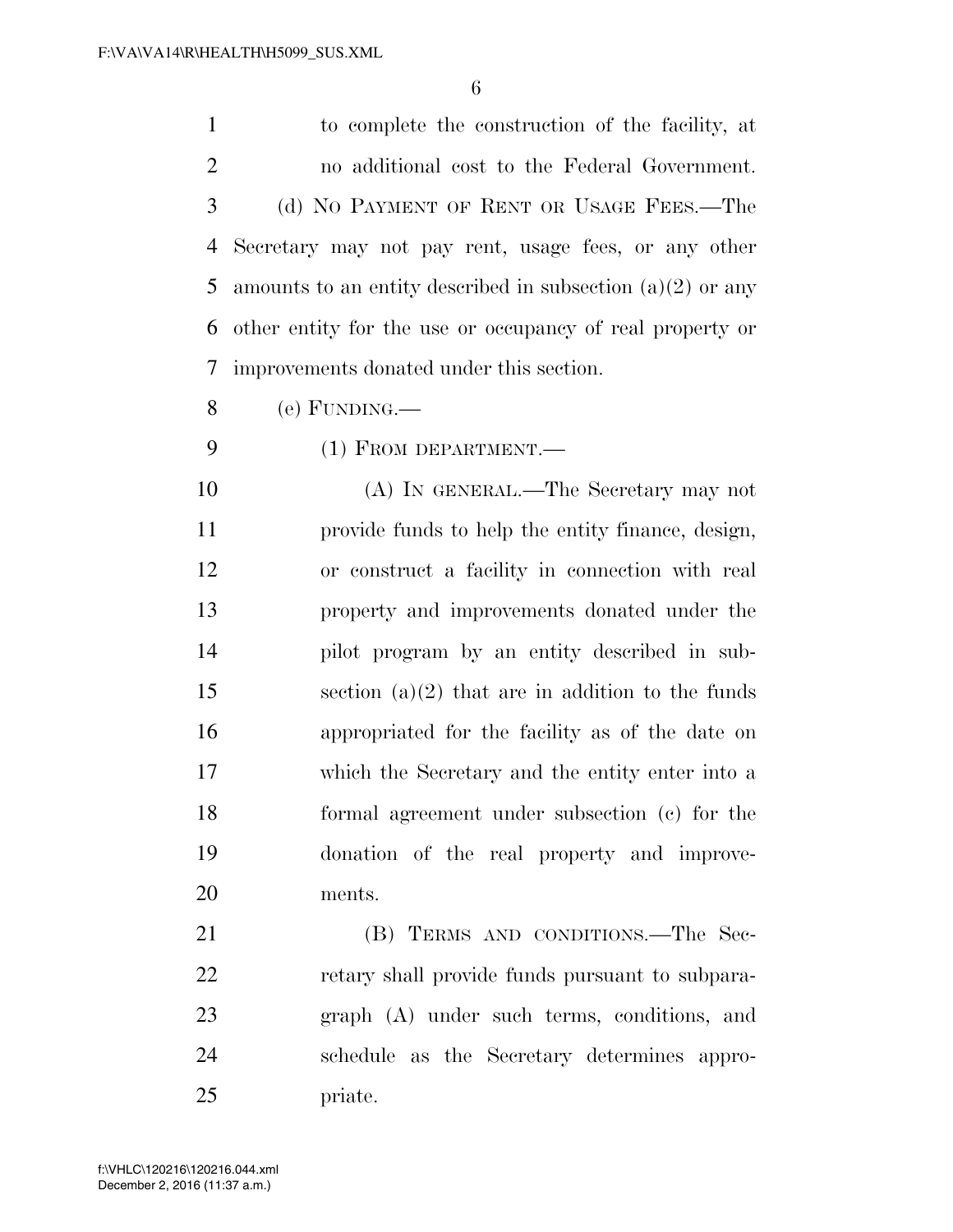(2) FROM ENTITY.—An entity described in sub- section (a)(2) that is donating a facility constructed by the entity under the pilot program shall be re- quired, pursuant to a formal agreement entered into under subsection (c), to provide other funds in addi- tion to the amounts provided by the Department under paragraph (1) that are needed to complete construction of the facility.

 (f) APPLICATION.—An entity described in subsection (a)(2) that seeks to donate real property and improve- ments under the pilot program shall submit to the Sec- retary an application to address needs relating to facilities of the Department, including health care needs, identified in the Construction and Long-Range Capital Plan of the Department, at such time, in such manner, and containing such information as the Secretary may require.

 (g) INFORMATION ON DONATIONS AND RELATED PROJECTS.—

 (1) IN GENERAL.—The Secretary shall include in the budget submitted to Congress by the Presi- dent pursuant to section 1105(a) of title 31, United States Code, information regarding real property and improvements donated under the pilot program during the year preceding the submittal of the budg-